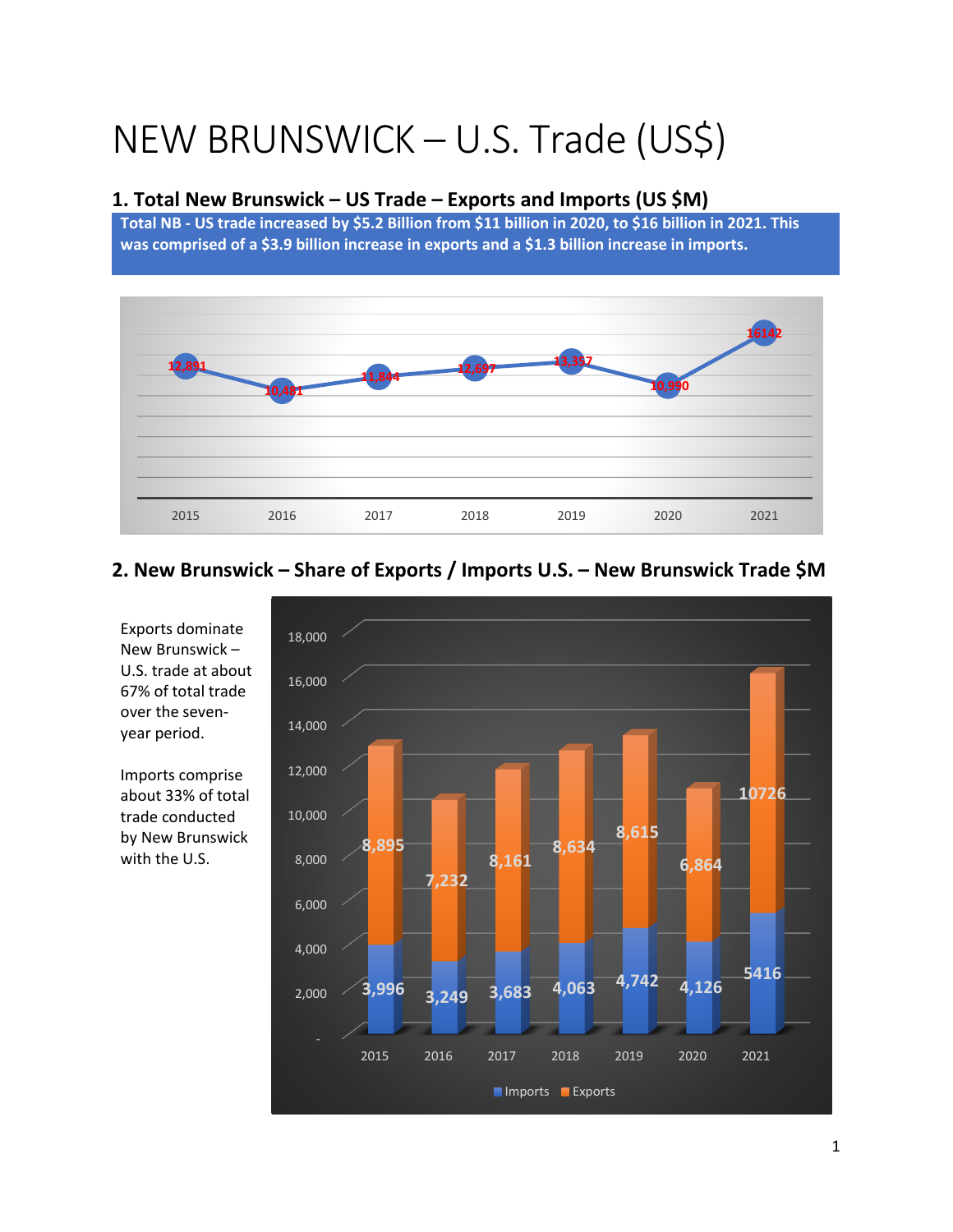### **3. Major Commodities of NB - US Trade: Total \$M US**

Over half, (56%) of total New Brunswick – U.S. trade in the sevenyear period is Mineral fuels.



Removing the Mineral Fuels category from total  $NB - U.S.$ trade shows the role of seafood in N.B. - U.S. trade.

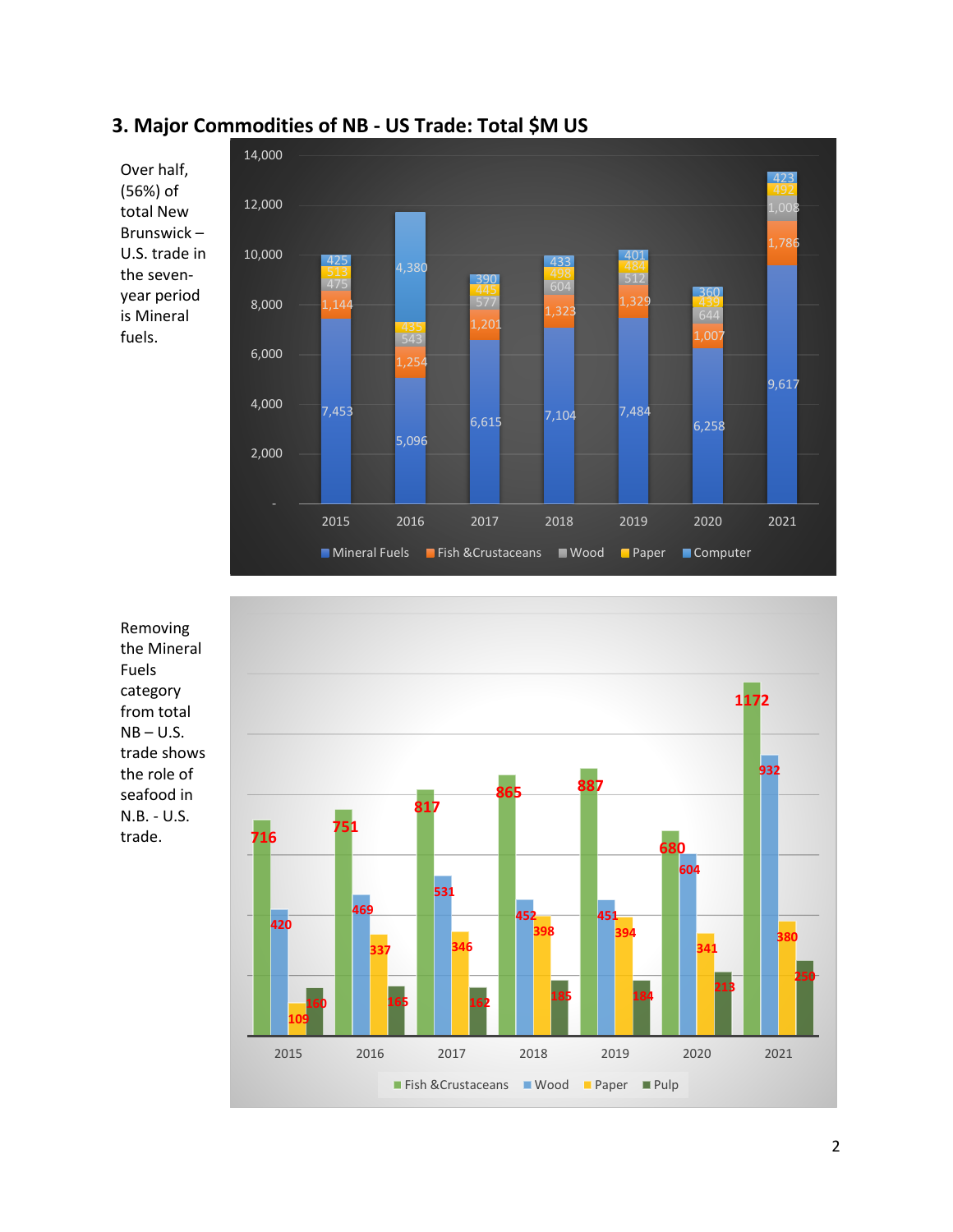

## **4. Major Commodities of NB - US Trade: Imports (US\$M)**

## **5. Major Commodities of NB US Trade: Exports**

mainly

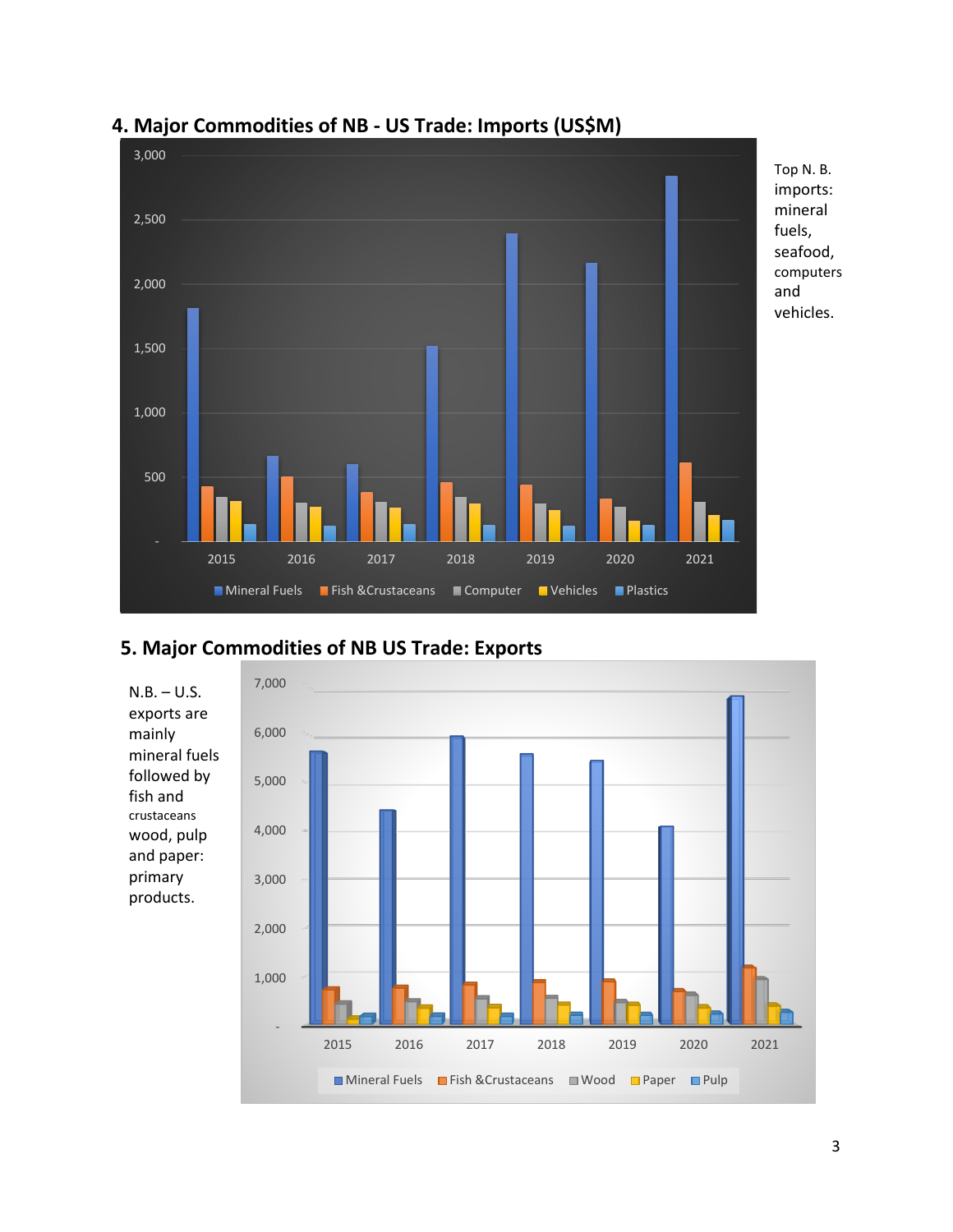

**6. TOP U.S. TRADING PARTNERS : New Brunswick and States**



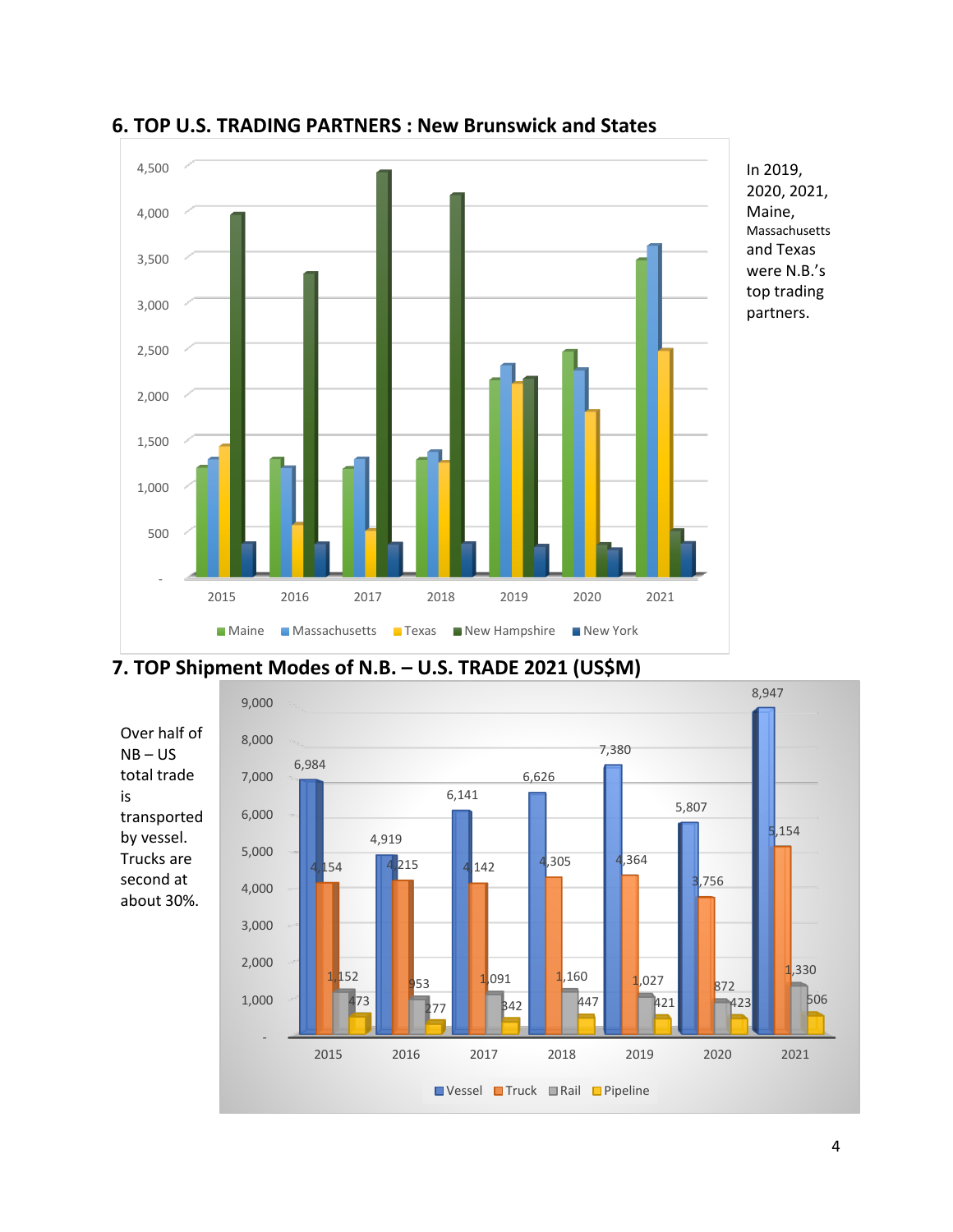| <b>NEW BRUNSWICK (\$M US)</b>                                           |        |                                         |                          |                                       |        |        |        |  |  |  |  |
|-------------------------------------------------------------------------|--------|-----------------------------------------|--------------------------|---------------------------------------|--------|--------|--------|--|--|--|--|
|                                                                         | 2015   | 2016                                    | 2017                     | 2018                                  | 2019   | 2020   | 2021   |  |  |  |  |
| <b>Total</b>                                                            | 12,891 | 10,481                                  | 11,844                   | 12,697                                | 13,357 | 10,990 | 16,142 |  |  |  |  |
| <b>Imports</b>                                                          | 3,996  | 3,249                                   | 3,683                    | 4,063                                 | 4,742  | 4,126  | 5,416  |  |  |  |  |
| <b>Exports</b>                                                          | 8,895  | 7,232                                   | 8,161                    | 8,634                                 | 8,615  | 6,864  | 10726  |  |  |  |  |
| % Imports                                                               | 38     | 36                                      | 32                       | 31                                    | 31     | 31     | 34     |  |  |  |  |
| %Exports                                                                | 69%    | 69%                                     | 69%                      | 68%                                   | 65%    | 62%    | 66%    |  |  |  |  |
|                                                                         |        |                                         |                          |                                       |        |        |        |  |  |  |  |
| Total Canada - U.S. Trade Traffic passing through New Brunswick by Mode |        |                                         |                          |                                       |        |        |        |  |  |  |  |
|                                                                         | 2015   | 2016                                    | 2017                     | 2018                                  | 2019   | 2020   | 2021   |  |  |  |  |
| <b>Vessel</b>                                                           | 6,984  | 4,919                                   | 6,141                    | 6,626                                 | 7,380  | 5,807  | 8,947  |  |  |  |  |
| <b>Truck</b>                                                            | 4,154  | 4,215                                   | 4,142                    | 4,305                                 | 4,364  | 3,756  | 5,154  |  |  |  |  |
| Rail                                                                    | 1,152  | 953                                     | 1,091                    | 1,160                                 | 1,027  | 872    | 1,330  |  |  |  |  |
| Pipeline                                                                | 473    | 277                                     | 342                      | 447                                   | 421    | 423    | 506    |  |  |  |  |
| <b>Total</b>                                                            | 12,763 | 10,364                                  | 11,716                   | 12,538                                | 13,192 | 10,858 | 15,937 |  |  |  |  |
| % Vessel                                                                | 55%    | 47%                                     | 52%                      | 53%                                   | 56%    | 53%    | 56%    |  |  |  |  |
| % Truck                                                                 | 33%    | 41%                                     | 35%                      | 34%                                   | 33%    | 35%    | 32%    |  |  |  |  |
|                                                                         |        |                                         |                          | <b>Top Trading Partners US States</b> |        |        |        |  |  |  |  |
|                                                                         | 2015   | 2016                                    | 2017                     | 2018                                  | 2019   | 2020   | 2021   |  |  |  |  |
| <b>Maine</b>                                                            | 1,197  | 1,288                                   | 1,186                    | 1,284                                 | 2,152  | 2,464  | 3,463  |  |  |  |  |
| <b>Massachusetts</b>                                                    | 1,287  | 1,192                                   | 1,289                    | 1,367                                 | 2,312  | 2,260  | 3,620  |  |  |  |  |
| <b>Texas</b>                                                            | 1,429  | 571                                     | 507                      | 1,250                                 | 2,114  | 1,807  | 2,473  |  |  |  |  |
| <b>New Hampshire</b>                                                    | 3,960  | 3,314                                   | 4,425                    | 4,176                                 | 2,168  | 352    | 504    |  |  |  |  |
| <b>New York</b>                                                         | 363    | 361                                     | 356                      | 364                                   | 333    | 298    | 365    |  |  |  |  |
|                                                                         | 8,236  | 6,726                                   | 7,763                    | 8,441                                 | 9,079  | 7,181  | 10,425 |  |  |  |  |
|                                                                         |        | Top Commodities - NB - US trade - Total |                          |                                       |        |        |        |  |  |  |  |
|                                                                         | 2015   | 2016                                    | 2017                     | 2018                                  | 2019   | 2020   | 2021   |  |  |  |  |
| <b>Mineral Fuels</b>                                                    | 7,453  | 5,096                                   | 6,615                    | 7,104                                 | 7,484  | 6,258  | 9,617  |  |  |  |  |
| <b>Fish &amp; Crustaceans</b>                                           | 1,144  | 1,254                                   | 1,201                    | 1,323                                 | 1,329  | 1,007  | 1,786  |  |  |  |  |
| Wood                                                                    | 475    | 543                                     | 577                      | 604                                   | 512    | 644    | 1,008  |  |  |  |  |
| Paper                                                                   | 513    | 435                                     | 445                      | 498                                   | 484    | 439    | 492    |  |  |  |  |
| <b>Computer</b>                                                         | 425    | 4,380                                   | 390                      | 433                                   | 401    | 360    | 423    |  |  |  |  |
|                                                                         |        |                                         | NB IMPORTS from the U.S. |                                       |        |        |        |  |  |  |  |
|                                                                         | 2015   | 2016                                    | 2017                     | 2018                                  | 2019   | 2020   | 2021   |  |  |  |  |
| <b>Mineral Fuels</b>                                                    | 1,810  | 661                                     | 600                      | 1,520                                 | 2,394  | 2,164  | 2,839  |  |  |  |  |
| <b>Fish &amp; Crustaceans</b>                                           | 428    | 502                                     | 383                      | 458                                   | 442    | 329    | 614    |  |  |  |  |
| Computer                                                                | 347    | 302                                     | 304                      | 345                                   | 295    | 271    | 309    |  |  |  |  |
| <b>Vehicles</b>                                                         | 315    | 267                                     | 262                      | 293                                   | 241    | 158    | 202    |  |  |  |  |
| <b>Plastics</b>                                                         | 135    | 122                                     | 132                      | 129                                   | 124    | 125    | 168    |  |  |  |  |
|                                                                         |        |                                         |                          |                                       |        |        |        |  |  |  |  |